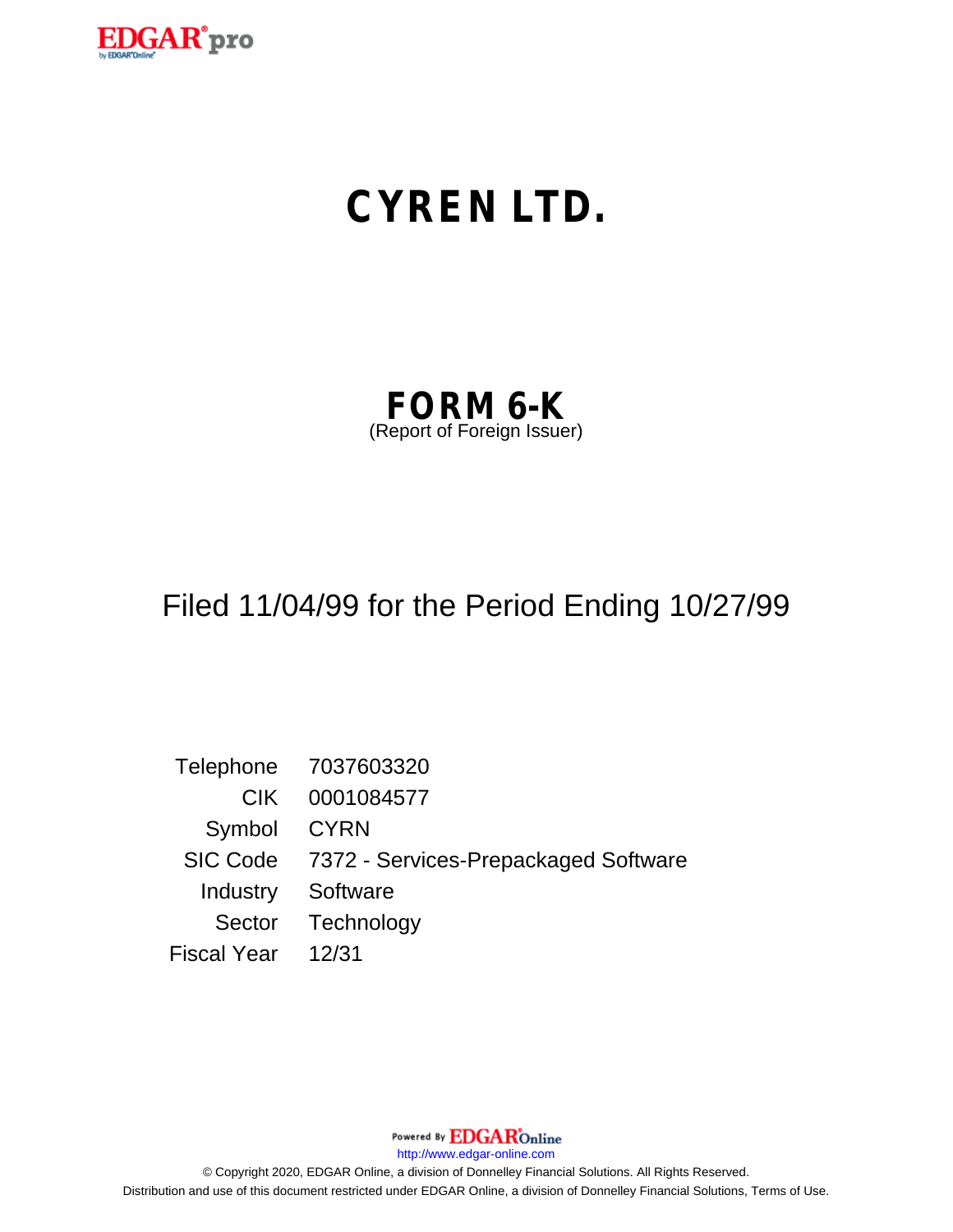### COMMTOUCH SOFTWARE LTD

### FORM 6-K

(Report of Foreign Issuer)

### Filed 11/4/1999 For Period Ending 10/27/1999

| <b>Address</b>        | C/O COMMTOUCH SOFTWARE INC 3945 FREEDOM CIRCLE SUITE<br>730 |
|-----------------------|-------------------------------------------------------------|
|                       | SNTA CLARA, California 95054                                |
| Telephone             | 408-653-4330                                                |
| $ C$ K                | 0001084577                                                  |
| Industry              | <b>Communications Services</b>                              |
| Sector                | <b>Services</b>                                             |
| <b>Fiscal</b><br>Year | 12/31                                                       |

Generated by EDGAR Online Pro http://pro.edgar-online.com



**Contact EDGAR Online** Customer Service: 203-852-5666 Corporate Sales: 212-457-8200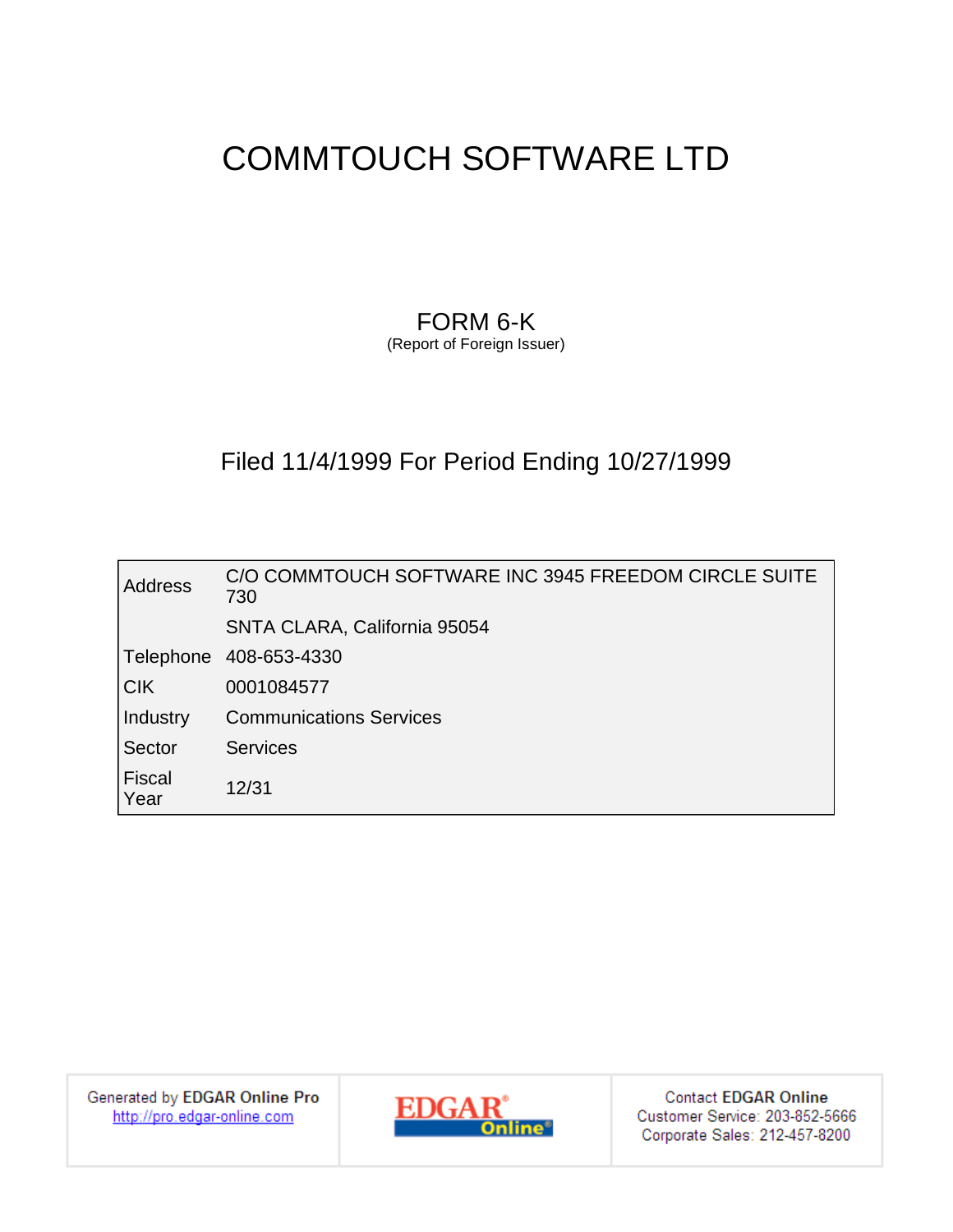### **FORM 6-K**

## **UNITED STATES SECURITIES AND EXCHANGE COMMISSION**

WASHINGTON, D.C. 20549

#### **REPORT OF FOREIGN ISSUER**

**PURSUANT TO RULE 13a-16 OR 15d-16 OF THE SECURITIES EXCHANGE ACT OF 1934** 

#### **DATE OF REPORT (DATE OF EARLIEST EVENT REPORTED): OCTOBER 27, 1999**

## **COMMTOUCH SOFTWARE LTD.**

(TRANSLATION OF REGISTRANT'S NAME INTO ENGLISH)

6 Hazoran Street, Poleg Industrial Park, Netanya 42504, Israel (ADDRESS OF PRINCIPAL EXECUTIVE OFFICES)

Indicate by check mark whether the registrant files or will file annual reports under cover of Form 20-F or Form 40-F.

#### **Form 20-F [X] Form 40-F [ ]**

Indicate by check mark whether the registrant by furnishing the

information contained in this Form is also thereby furnishing the information to the Commission pursuant to Rule 12g3-2(b) under the Securities Exchange Act of 1934.

Yes [ ] No [X]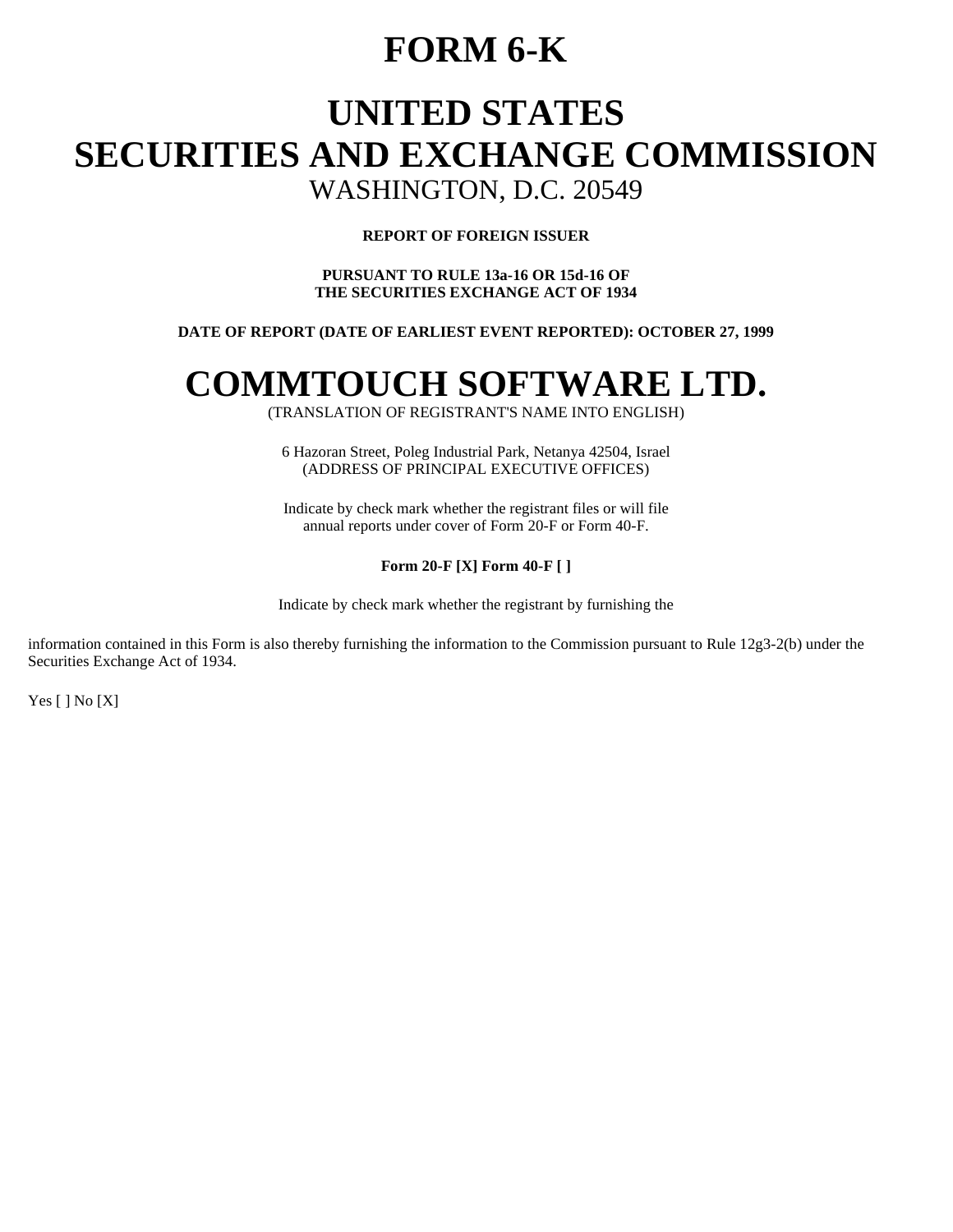#### **COMMTOUCH SOFTWARE LTD. FORM 6-K**

#### **INDEX**

#### **PART I. OTHER INFORMATION**

#### **Item 14. Exhibit 99**

| Exhibit | Description of Document                        |  |
|---------|------------------------------------------------|--|
|         |                                                |  |
| -99     | October 27, 1999 Press Release: "Commtouch And |  |
|         | Microsoft Enter Into Distribution And Service  |  |
|         | Agreement"                                     |  |

#### **SIGNATURES**

Pursuant to the requirements of the Securities Exchange Act of 1934, the registrant has duly caused this report to be signed on its behalf by the undersigned, thereunto duly authorized.

#### **COMMTOUCH SOFTWARE, LTD.**

(Registrant)

Date: November 4, 1999

By /s/ JAMES E. COLLINS ----------------------------- James E. Collins Chief Financial Officer

1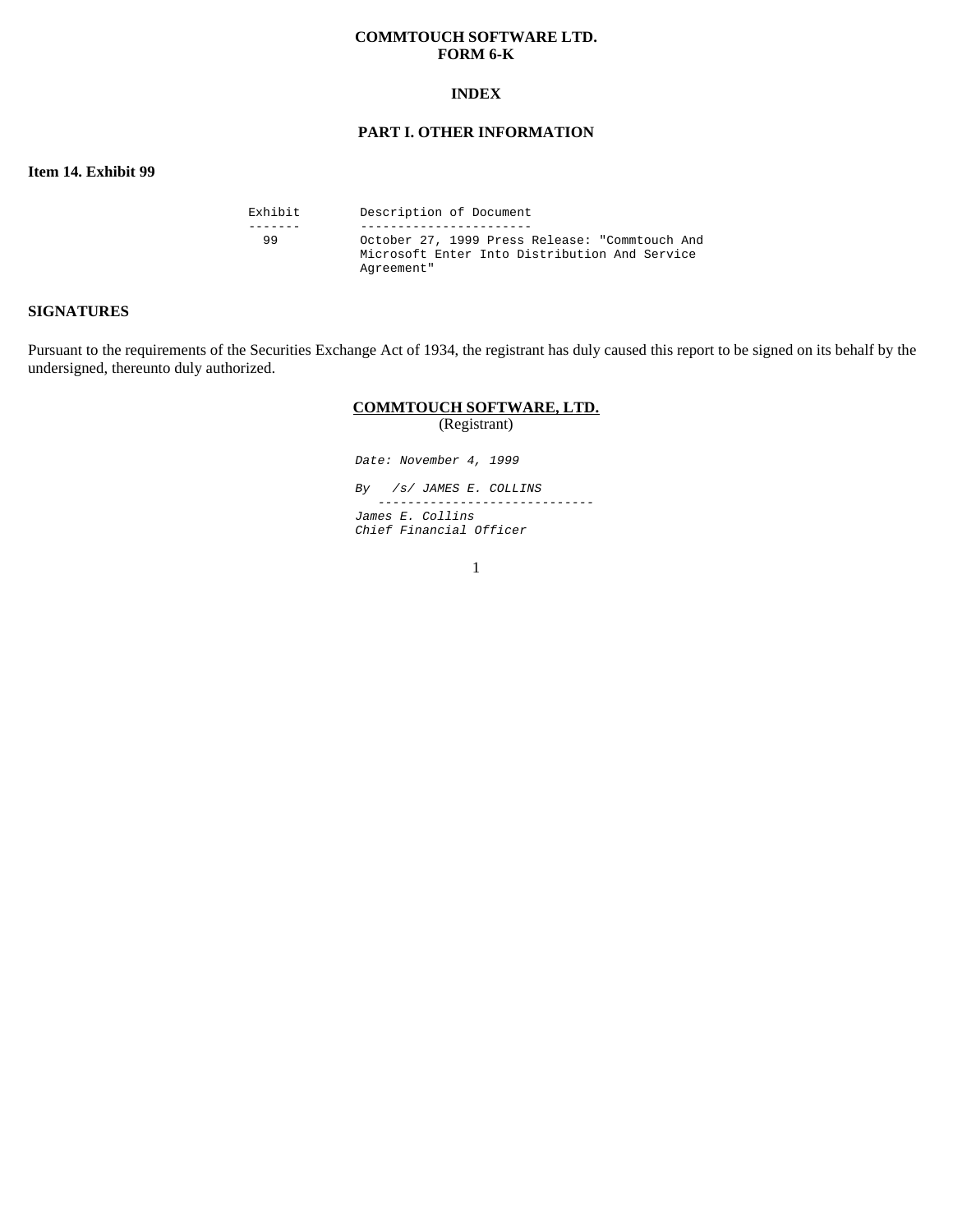#### **EXHIBIT INDEX**

Exhibit Description of Document ------- ----------------------- October 27, 1999 Press Release: "Commtouch And Microsoft Enter Into Distribution And Service Agreement"